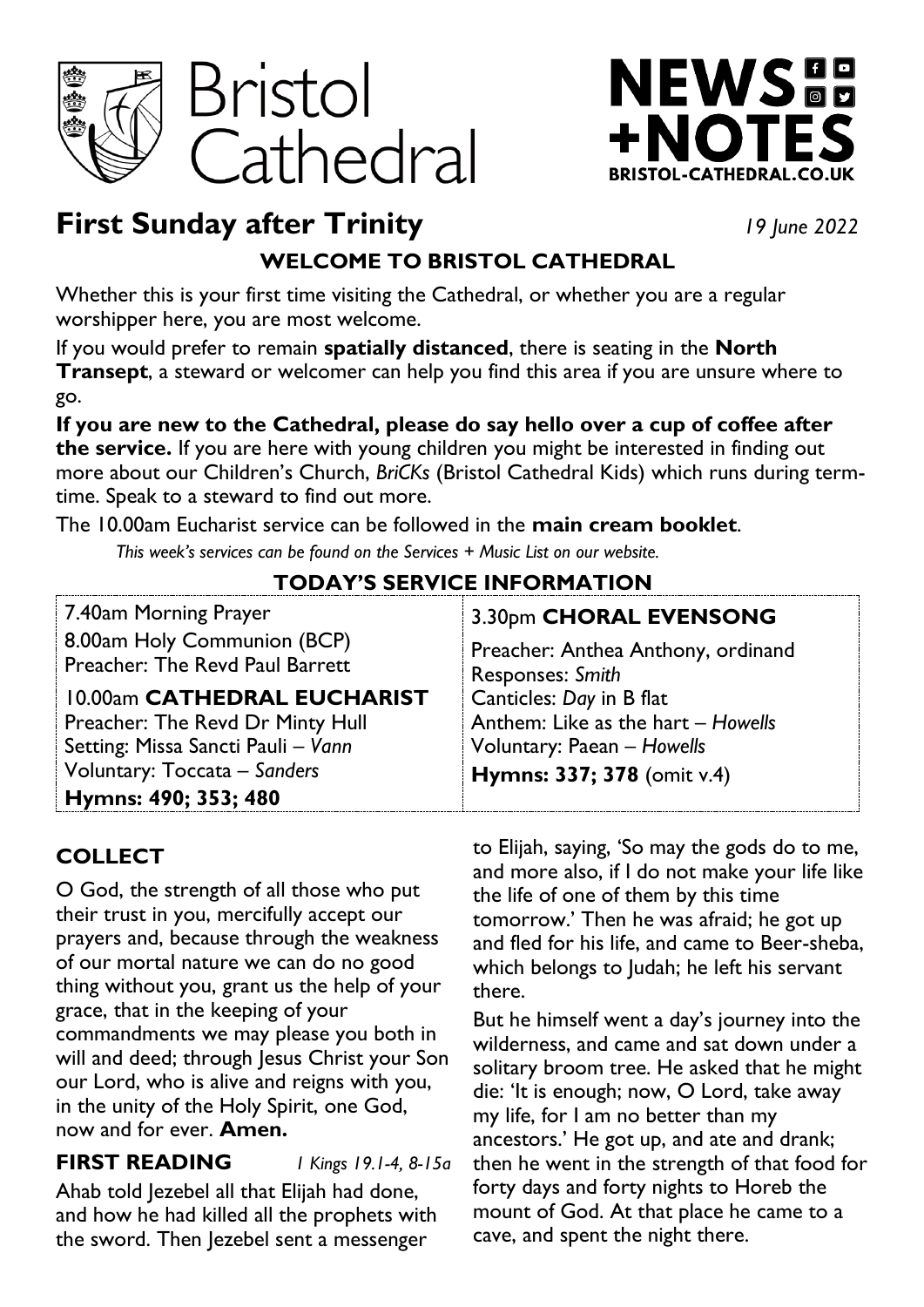Then the word of the Lord came to him, saying, 'What are you doing here, Elijah?' He answered, 'I have been very zealous for the Lord, the God of hosts; for the Israelites have forsaken your covenant, thrown down your altars, and killed your prophets with the sword. I alone am left, and they are seeking my life, to take it away.'

He said, 'Go out and stand on the mountain before the Lord, for the Lord is about to pass by.' Now there was a great wind, so strong that it was splitting mountains and breaking rocks in pieces before the Lord, but the Lord was not in the wind; and after the wind an earthquake, but the Lord was not in the earthquake; and after the earthquake a fire, but the Lord was not in the fire; and after the fire a sound of sheer silence. When Elijah heard it, he wrapped his face in his mantle and went out and stood at the entrance of the cave. Then there came a voice to him that said, 'What are you doing here, Elijah?' He answered, 'I have been very zealous for the Lord, the God of hosts; for the Israelites have forsaken your covenant, thrown down your altars, and killed your prophets with the sword. I alone am left, and they are seeking my life, to take it away.' Then the Lord said to him, 'Go, return on your way to the wilderness of Damascus; when you arrive, you shall anoint Hazael as king over Aram.

This is the word of the Lord. **Thanks be to God.**

### **SECOND READING** *Galatians 3.23-end*

Now before faith came, we were imprisoned and guarded under the law until faith would be revealed. Therefore the law was our disciplinarian until Christ came, so that we might be justified by faith. But now that faith has come, we are no longer subject to a disciplinarian, for in Christ Jesus you are all children of God through faith. As many of you as were baptized into Christ have clothed yourselves with Christ. There is no longer Jew or Greek, there is no longer slave or free, there is no longer male and female; for all of you are one in Christ

Jesus. And if you belong to Christ, then you are Abraham's offspring, heirs according to the promise.

This is the word of the Lord. **Thanks be to God.**

# **GOSPEL ACCLAMATION**

Alleluia! *(rpt all)* Speak, Lord, for your servant is listening. You have the words of eternal life. **Alleluia!** 

**GOSPEL** *Luke 8.26-39*

The Lord be with you **and also with you.**

Hear the  $\overline{\mathfrak{B}}$  Holy Gospel of our Lord Jesus Christ according to Luke.

### **Glory to you, O Lord.**

Then [Jesus and his disciples] arrived at the country of the Gerasenes, which is opposite Galilee. As he stepped out on land, a man of the city who had demons met him. For a long time he had worn no clothes, and he did not live in a house but in the tombs. When he saw Jesus, he fell down before him and shouted at the top of his voice, 'What have you to do with me, Jesus, Son of the Most High God? I beg you, do not torment me'— for Jesus had commanded the unclean spirit to come out of the man. (For many times it had seized him; he was kept under guard and bound with chains and shackles, but he would break the bonds and be driven by the demon into the wilds.) Jesus then asked him, 'What is your name?' He said, 'Legion'; for many demons had entered him. They begged him not to order them to go back into the abyss.

Now there on the hillside a large herd of swine was feeding; and the demons begged Jesus to let them enter these. So he gave them permission. Then the demons came out of the man and entered the swine, and the herd rushed down the steep bank into the lake and was drowned.

When the swineherds saw what had happened, they ran off and told it in the city and in the country. Then people came out to see what had happened, and when they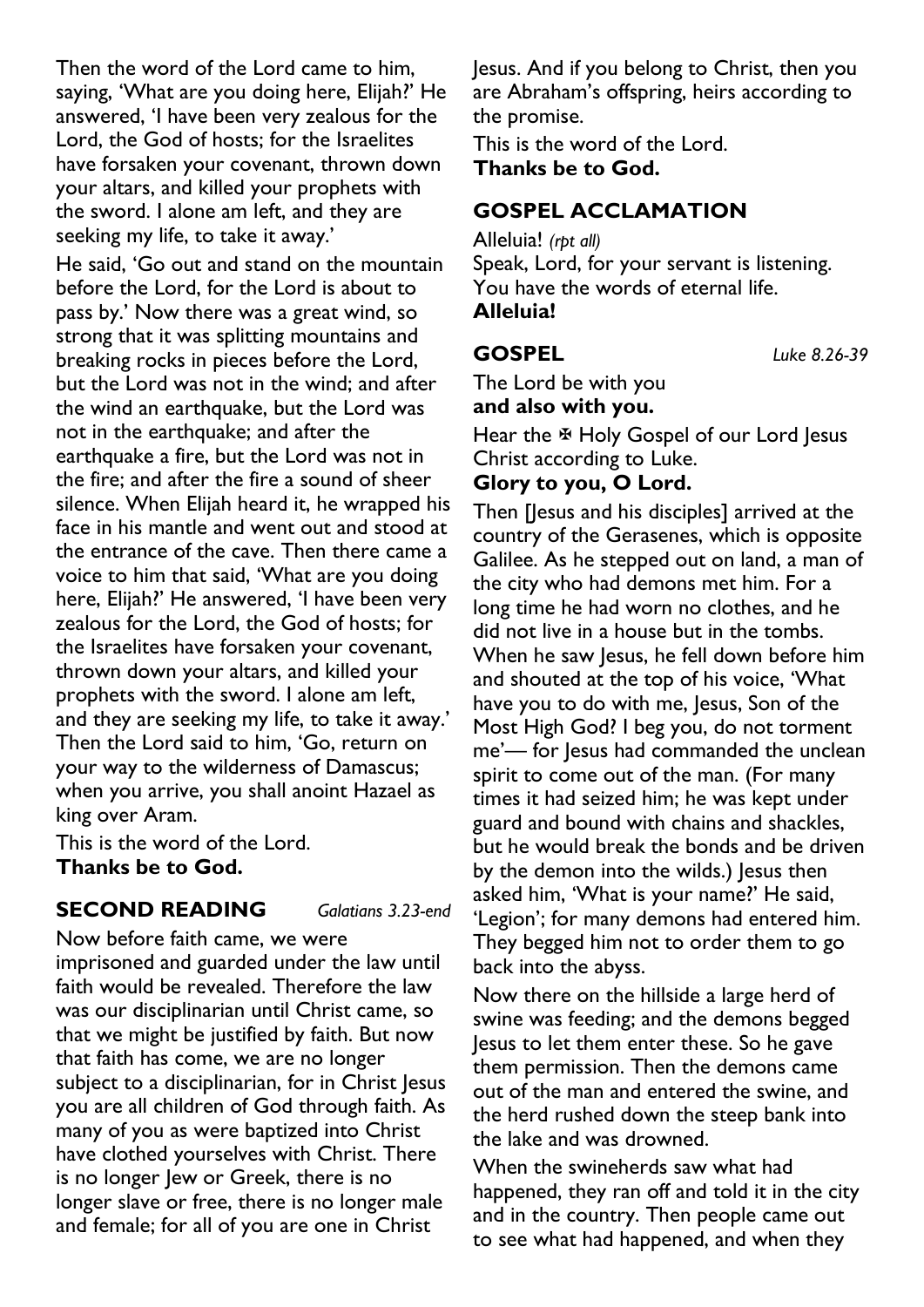came to Jesus, they found the man from whom the demons had gone sitting at the feet of Jesus, clothed and in his right mind. And they were afraid. Those who had seen it told them how the one who had been possessed by demons had been healed. Then all the people of the surrounding country of the Gerasenes asked Jesus to leave them; for they were seized with great fear. So he got into the boat and returned. The man from whom the demons had gone begged that he might be with him; but Jesus sent him away, saying, 'Return to your home, and declare how much God has done for you.' So he went away, proclaiming throughout the city how much Jesus had done for him.

This is the Gospel of the Lord. **Praise to you, O Christ.**

### **COMMUNION MOTET**

**Ubi caritas** *Maurice Duruflé 1902-86*

Ubi caritas et amor, Deus ibi est. Congregavit nos in unum Christi amor. Exsultemus et in ipso jucundemur.Timeamus et amemus Deum vivum. Et ex corde diligamus nos sincero. Amen.

*Wherever charity and love are to be found, God is there. The love of Christ has brought us together as one. Let us rejoice and be glad in him. Let us fear and love the living God; and let us love one another with sincerity in our heart. Amen.*

*Antiphon at the foot-washing, Maundy Thursday*

# **DISTRIBUTION OF COMMUNION**

*If it is your custom to receive communion in your own church, you are welcome to receive bread and wine today, whatever your denomination. You may choose not to receive wine from the common cup, recognising that some people are still vulnerable. For the safety of all please do not intinct (dip the bread/host) into the chalice. Others may wish to receive a blessing. They should bring this booklet in their hands to indicate this. Please follow the directions of the stewards.*

# **POST COMMUNION PRAYER**

Eternal Father, we thank you for nourishing us with these heavenly gifts: may our communion strengthen us in faith, build us up in hope, and make us grow in love; for the sake of Jesus Christ our Lord. **Amen.**

### **Next Week: 2<sup>nd</sup> Sunday after Trinity**

Preacher: Canon Nicola Stanley Readings: *1 Kings 19.5-16, 19-21; Galatians 5.1, 13-25; Luke 9.51-end*

| <b>FOR YOUR PRAYERS</b>           |                                                                                                                                  |                                   |
|-----------------------------------|----------------------------------------------------------------------------------------------------------------------------------|-----------------------------------|
| <b>Please pray</b>                | Amy, Andy, Bunny, David, Helen, Hilary, Hugh, John, Joyce,                                                                       |                                   |
| for                               | Lorraine, Roger W, Ros, Sally, Sue                                                                                               |                                   |
| <b>RIP</b>                        | ∼                                                                                                                                |                                   |
| Year's Mind                       | Kay Pincott (19 <sup>th</sup> ), Irene Sage (21 <sup>st</sup> ), Rex Hipple (21 <sup>st</sup> ),                                 |                                   |
|                                   | Derek Crossley (22 <sup>nd</sup> ), Jonathan Clark (24 <sup>th</sup> ), Nina Coltart (24 <sup>th</sup> )                         |                                   |
| <b>CYCLES OF</b><br><b>PRAYER</b> | <b>DIOCESAN</b>                                                                                                                  | <b>ANGLICAN</b>                   |
| <b>Sunday</b>                     | Chippenham with Tytherton Lucas                                                                                                  | Chichester                        |
| Monday                            | <b>Christ Church, Hengrove</b>                                                                                                   | North India                       |
| Tuesday                           | St Augustine, Whitchurch                                                                                                         | Chotanagpur                       |
| Wednesday                         | West Bugunda, linked to City                                                                                                     | Christ the King (Southern Africa) |
|                                   | Deanery                                                                                                                          |                                   |
| Thursday                          | Christ Church with Emmanuel,                                                                                                     | Christchurch (Aotearoa, New       |
|                                   | Clifton                                                                                                                          | Zealand and Polynesia)            |
| Friday                            | Christ Church with St Ewen, All                                                                                                  | Chubu (Nippon Sei Ko Kai)         |
|                                   | Saints and St George, Bristol                                                                                                    |                                   |
| <b>Saturday</b>                   | Christ the Servant, Stockwood                                                                                                    | Clogher (Ireland)                 |
| Porvoo                            | The Diocese of Lincoln, the Diocese of Hämösand in the Church<br>of Sweden; and the Diocese of Lapua in the Evangelical Lutheran |                                   |
|                                   |                                                                                                                                  |                                   |
|                                   | Church of Finland                                                                                                                |                                   |